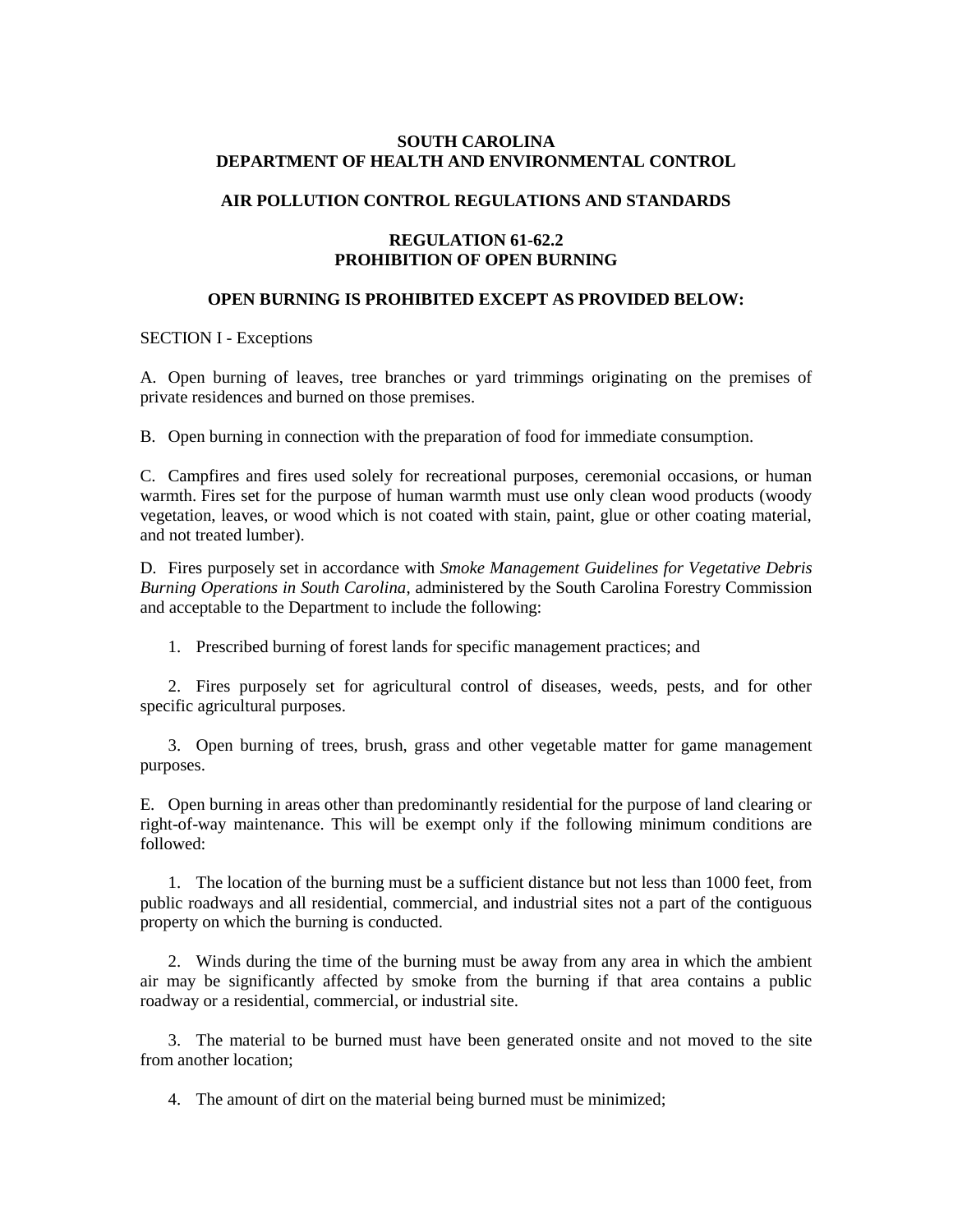5. No heavy oils, asphaltic materials, items containing natural or synthetic rubber, or any materials other than plant growth may be burned;

6. The initial burning must be started only between the hours of 9:00 a.m. and 3:00 p.m.; no combustible material may be added to the fire between 3:00 p.m. of one day and 9:00 a.m. the following day;

7. No more than two piles 30' x 30' or equivalent may be burned within a six-acre area at one time; and

8. In the case of land clearing, all salvageable timber and pulpwood must be removed.

F. Fires set for the purposes of training fire-fighting personnel and conducted at permanent firefighter training facilities. Prior Department approval is required in order to obtain the exemption as a permanently established training site. Fires set for the purpose of fire-fighter training at nonpermanent locations must receive Department approval prior to the initiation of any burning activity. Materials used for fire-fighter training cannot contain asbestos, heavy oils, asphaltic material, plastic or rubber without express written consent from the Department.

G. Open burning on the property where it occurs of residential construction waste from building and construction operations will be exempt only if the following conditions are met:

1. The material being burned is residential construction waste associated with the building and construction of one and two family dwellings only;

2. The location of the burning is at least five hundred (500) feet from any occupied structure other than a dwelling or structure located on the property on which the burning is conducted;

3. Heavy oils, treated wood products, asphaltic materials, items containing natural or synthetic rubber, or any other trade wastes which produce smoke in excess of forty (40) percent opacity are not burned;

- 4. The burning does not occur during the ozone season (April 1 through October 30); and
- 5. The burning is conducted only between the hours of 9:00 a.m. and 3:00 p.m.;

H. Open burning, in remote or specified areas**:**

- 1. For non-recurring unusual circumstances.
- 2. For experimental burning for purposes of data gathering and research.

However, prior approval for these types of burning (in subparagraph H above) must be obtained from the Department.

### SECTION II - General

A. A written report or warning to a person of a violation at one site shall be considered adequate notice of the Regulation and subsequent observed violations at the same or different site will result in appropriate legal action.